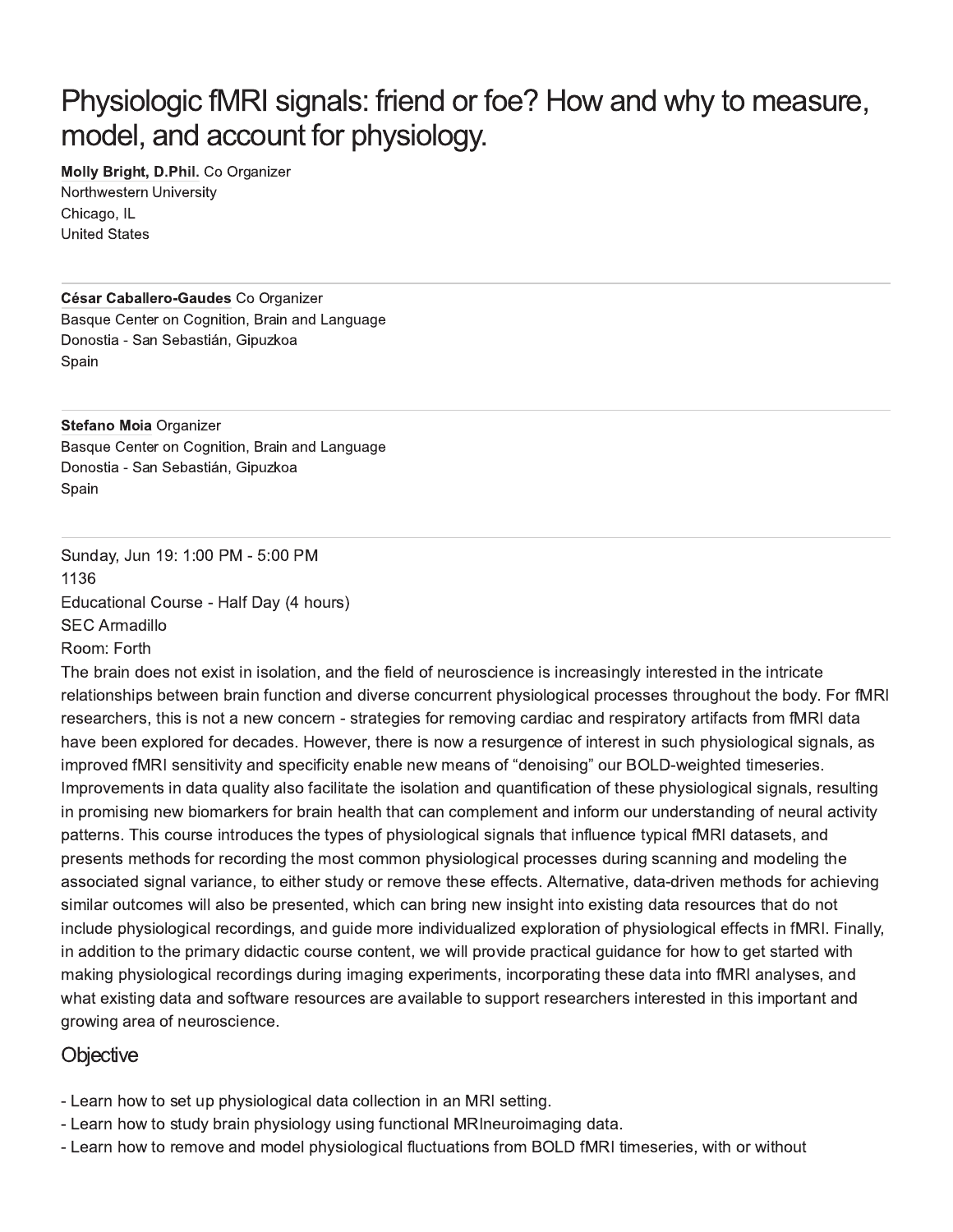physiological recordings.

### **Target Audience**

Researchers working with BOLD fMRI, from cognitive to clinical research, interested in knowing how to improve data denoising, to add physiological-related data and exploration to their research, and to explore the use of BOLD fMRI to investigate cerebrovascular health.

# **Presentations**

### That brain you are scanning is inside a living, breathing human, and it shows

Although fMRI is a powerful tool for studying neural activity, the signals we measure reflect a diverse range of physiologic processes that intrinsically couple the brain to the body. We do not scan a brain in isolation from the human being that hosts it, and it is nearly impossible to "turn off" a beating heart or breathing lungs when we probe brain function. In this educational session, I will discuss the physics and physiology of how cardiac and respiratory factors influence the fMRI timeseries, and demonstrate best practices for recording and interpreting physiologic signals during an fMRI scan. I will also introduce less well-established physiologic signals that can also be explored in fMRI, to better understand arousal, blood pressure, gut-brain interactions, hormonal fluctuations, and how all these aspects of human physiology may interact with our understanding of brain function when using neuroimaging.

### Presenter

Molly Bright, D.Phil., Northwestern University Chicago, IL **United States** 

## Methods for mitigating "physiological noise" in fMRI time series

As an indirect measure of neural activity, fMRI is inevitably sensitive to blood flow and oxygenation changes regulated by the autonomic nervous system, including both faster-scale oscillations time-locked to the respiratory/cardiac cycles and slower-scale variations (< 0.1 Hz) that overlap with the spectrum of intrinsic brain activity. Isolating local functional dynamics from these confounding physiological factors is key to improving the sensitivity and neuronal specificity of fMRI for broad cognitive and clinical applications. In this educational talk, I will provide an overview of existing approaches that remove various physiological artifacts from fMRI time series. I will also discuss potential challenges in de-noising fMRI data when autonomic regulation tracks global neuronal changes in specific populations and brain states.

### Presenter

Jingyuan Chen, Massachusetts General Hospital Cambridge, MA **United States**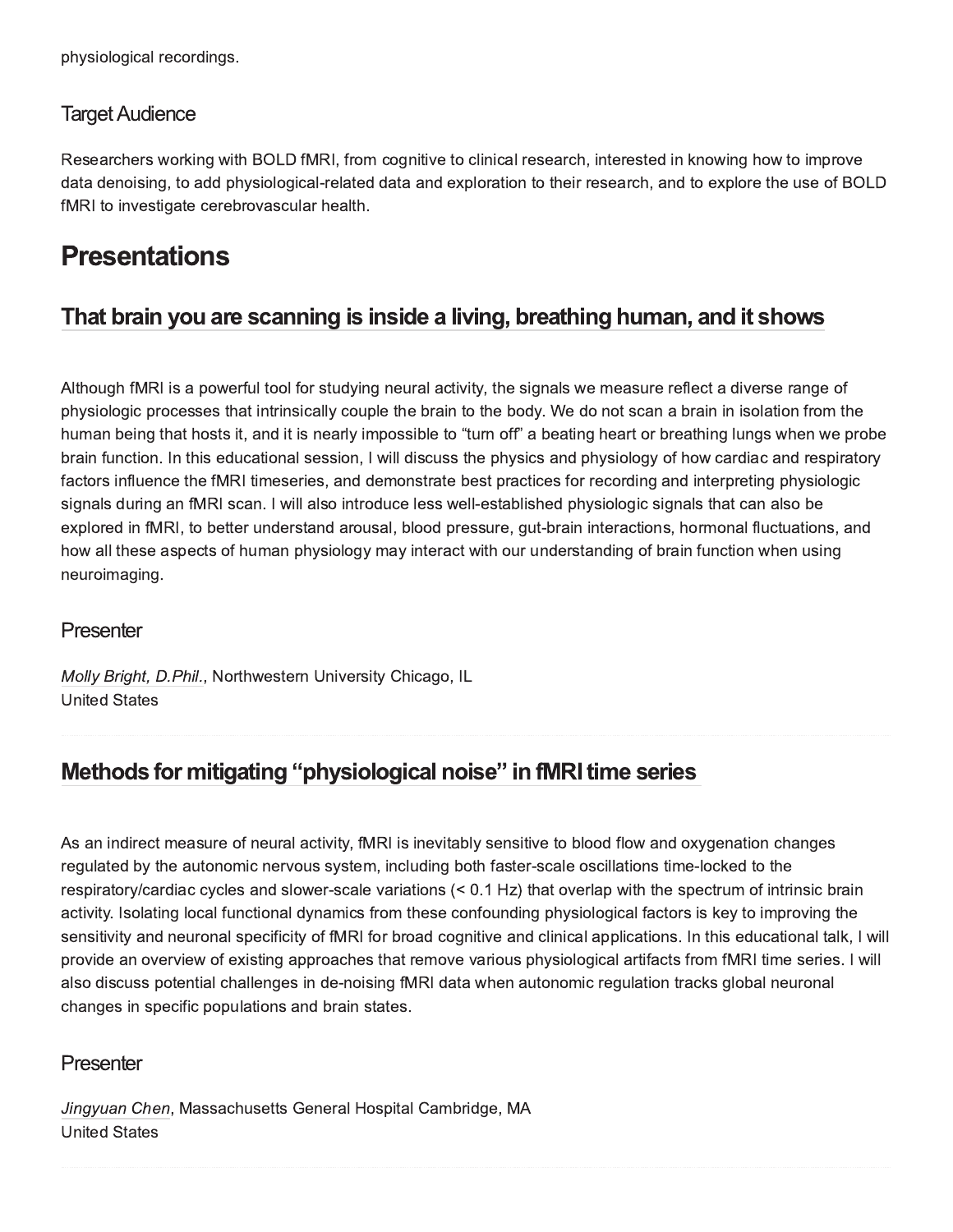## Data-driven methods for modelling and removing physiologically-driven signals without complementary recordings

Accounting for physiological fluctuations in functional MRI experiments is often thought to require concurrent recording of physiological signals. However, physiological signals are not routinely acquired in the majority of fMRI studies due to the lack of equipment, extra effort during acquisition and analysis. Even if they are collected, their quality could be corrupted by artefacts, signal losses, etc, making them unusable. In this educational talk, I will describe how to model and estimate physiological signals in the absence of recordings, from established datadriven approaches to cutting-edge machine and deep learning approaches, that operate directly on the fMRI signal to extract such information. I will also discuss potential challenges in the use and adoption of these algorithms in order to convey that accounting for physiological factors in fMRI studies does not necessarily require simultaneous recordings.

### Presenter

César Caballero-Gaudes, Basque Center on Cognition, Brain and Language Donostia - San Sebastián, Gipuzkoa Spain

### Cerebrovascular health measures – combining fMRI and physiological signals to investigate cerebrovascular processes

In this educational talk, I will discuss the use of fMRI and simultaneously acquired physiological signals (related to cardiac and respiratory processes) to probe cerebrovascular health. I will outline the physiological basis of fMRI signals and their relationship to systemic physiology, explaining how they can be used to measure cerebrovascular function. Practicalities of measuring physiological signals in the MR environment and common difficulties will be discussed. I will summarise the advantages of measuring cerebrovascular function to complement other functional imaging measures.

### Presenter

Kevin Murphy, Cardiff University Brain Research Imaging Centre Cardiff, Wales **United Kingdom** 

## Can we get something for nothing? -- Physiological information encapsulated in resting-state fMRI

Resting-state fMRI (rs-fMRI) is widely applied in various study designs and populations, generating a vast amount of data. However, with the increasing awareness of the physiological contributors, comes mounting concerns over the neuronal interpretation. What if we turned the question around, and used rs-fMRI for physiological mapping? And what if we do not have comprehensive physiological recordings? This talk focuses on recent developments relevant to these questions. Guiding questions include:

- 1. How to gather information related to pulsatile flow in the cerebrospinal fluid using rs-fMRI?
- 2. How to relate rs-fMRI fluctuations to dynamic blood pressure?
- 3. How to estimate end-tidal CO2 contributions to rs-fMRI without end-tidal CO2 recordings?